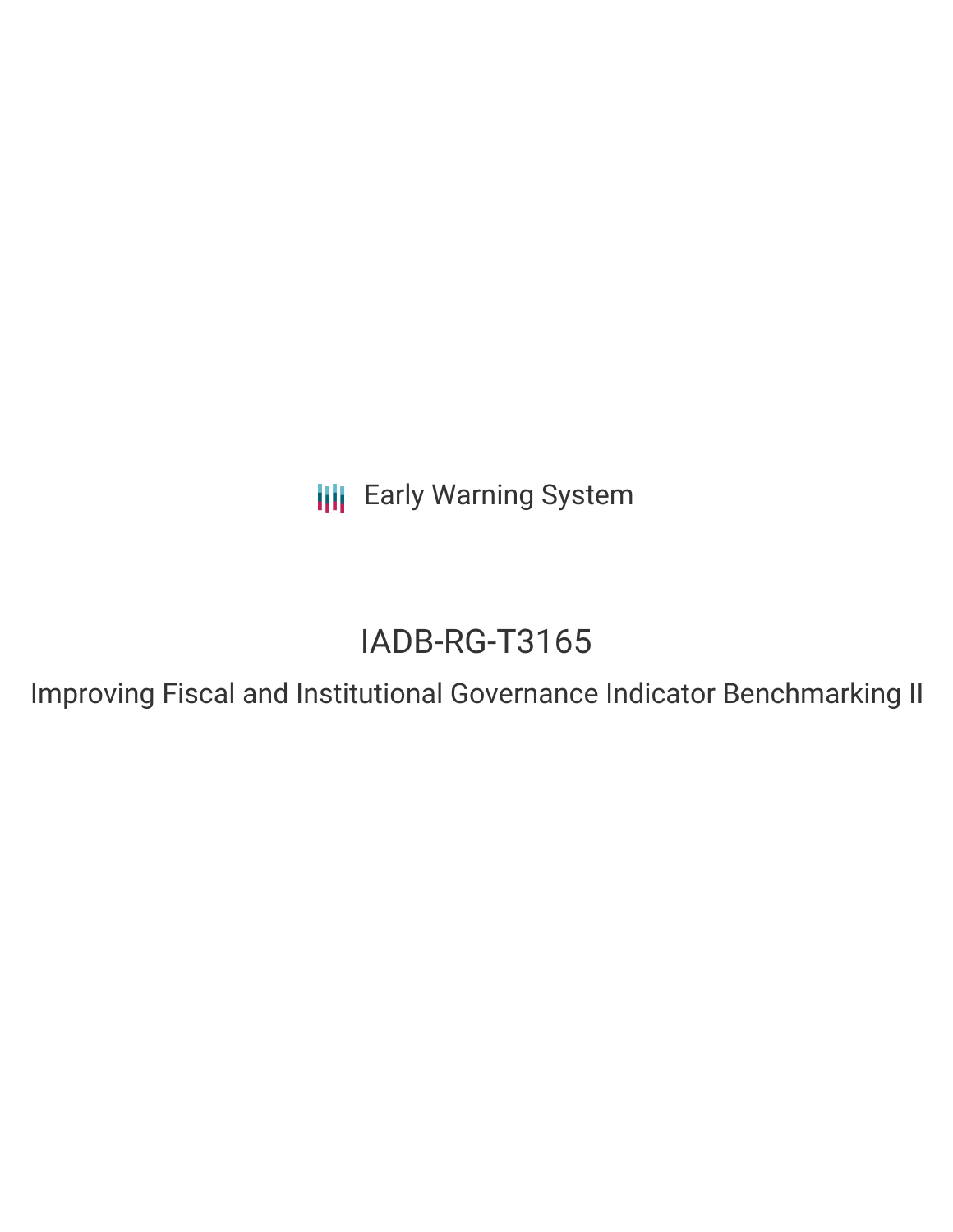

#### **Quick Facts**

| <b>Financial Institutions</b>  | Inter-American Development Bank (IADB)    |
|--------------------------------|-------------------------------------------|
| <b>Status</b>                  | Active                                    |
| <b>Bank Risk Rating</b>        | U                                         |
| <b>Voting Date</b>             | 2018-05-21                                |
| <b>Borrower</b>                | Regional                                  |
| <b>Sectors</b>                 | Law and Government, Technical Cooperation |
| <b>Investment Type(s)</b>      | Grant                                     |
| <b>Investment Amount (USD)</b> | $$0.50$ million                           |
| <b>Project Cost (USD)</b>      | \$ 0.50 million                           |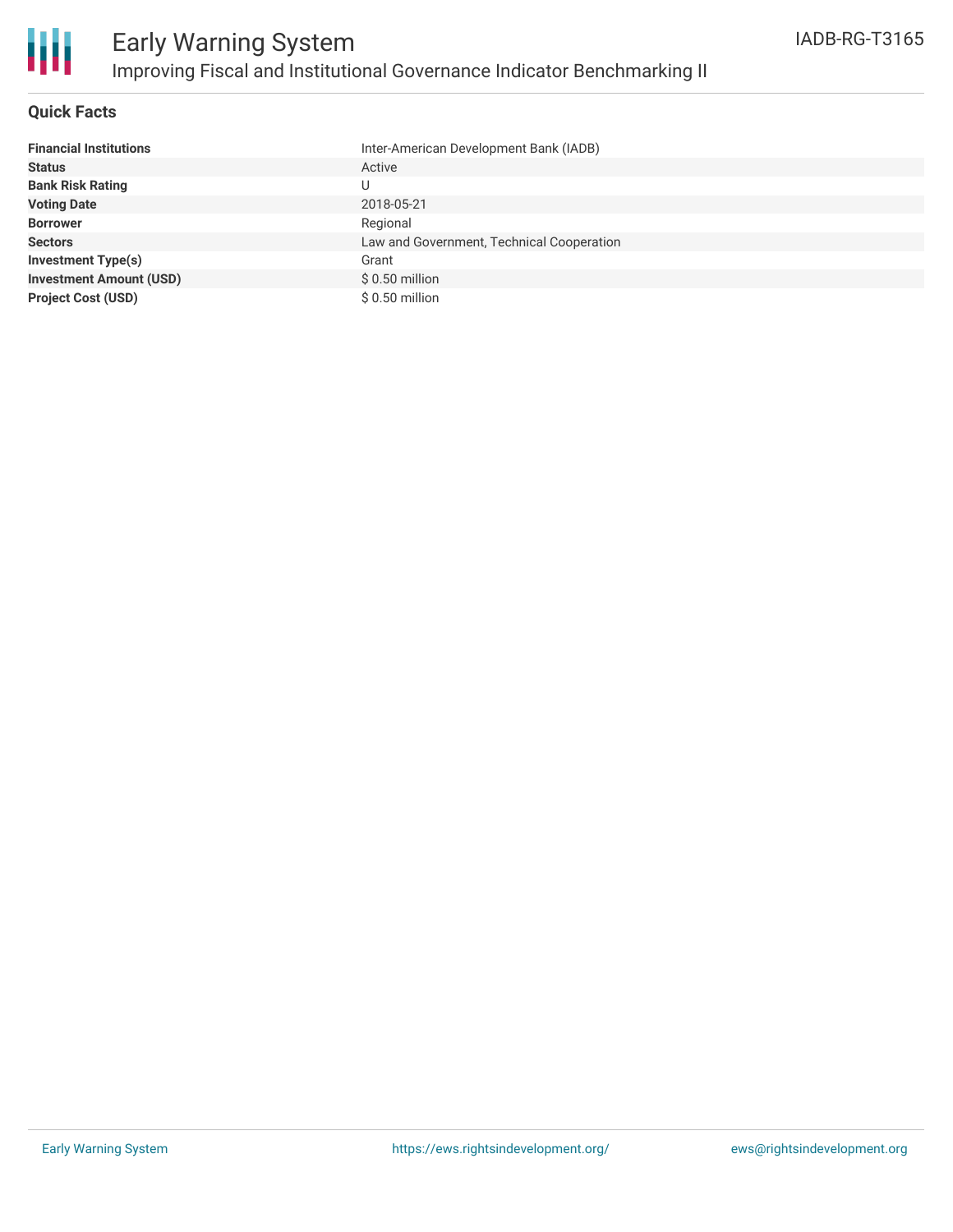

#### **Project Description**

The objective of this Technical Cooperation (TC) is to strengthen the capacity of the policy-makers in Latin American and Caribbean (LAC) countries for the design and implementation of public policies based on empirical evidence, producing public management indicators applied to the countries in the region, promoting the strengthening of the public institutions, and comparing its performance and with the OECD countries. These indicators will be published in digital format and in paper in the third edition of the IDB-OECD joint publication Government at a Glance in Latin America and the Caribbean. The publication will provide internationally comparable data on public management activities for the LAC region, helping policy makers and citizens in the region. In addition to the topics covered in the second edition, the third edition will include Fiscal Transparency and Integrity topics.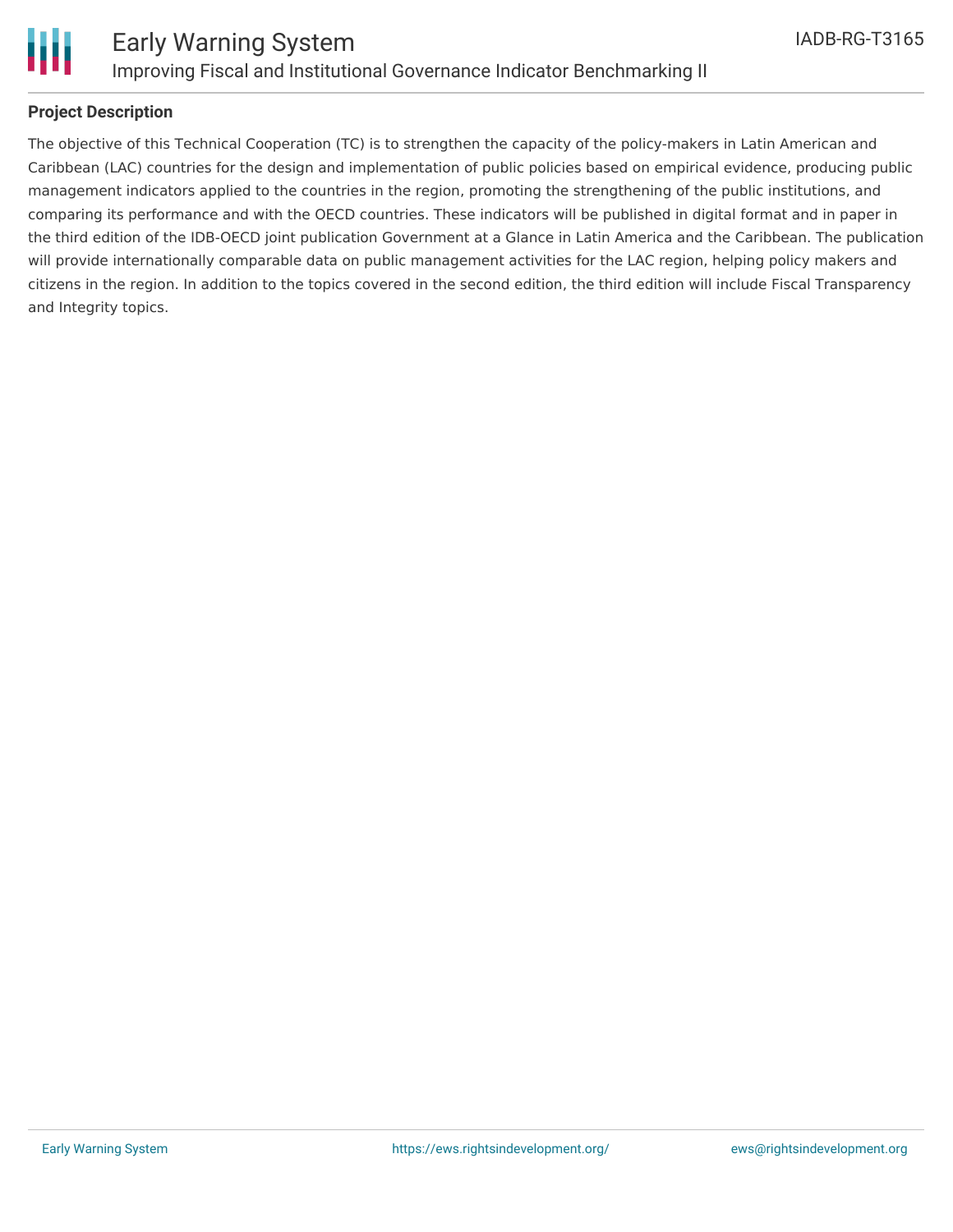

## Early Warning System Improving Fiscal and Institutional Governance Indicator Benchmarking II

#### **Investment Description**

• Inter-American Development Bank (IADB)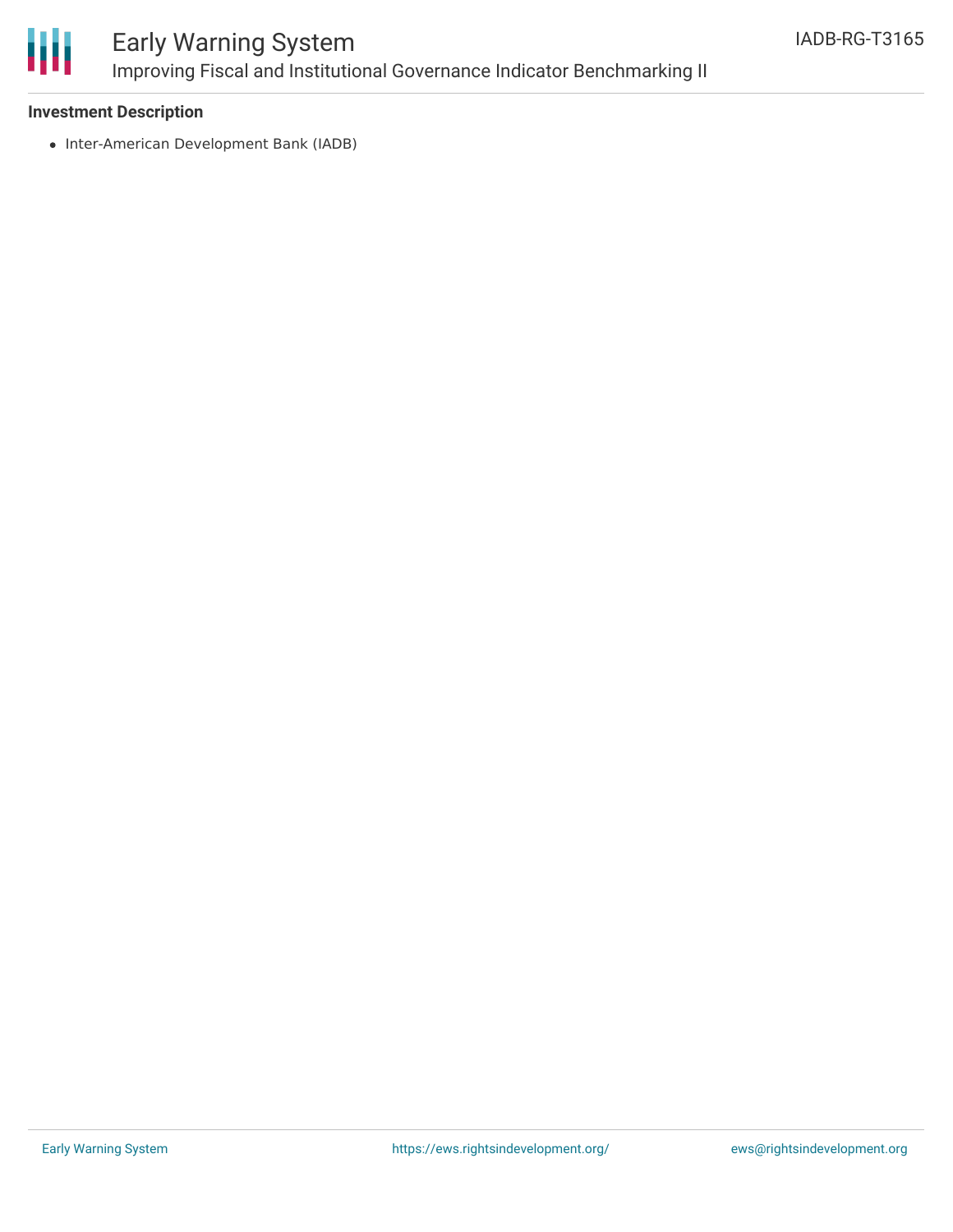### **Contact Information**

#### ACCOUNTABILITY MECHANISM OF IADB

The Independent Consultation and Investigation Mechanism (MICI) is the independent complaint mechanism and fact-finding body for people who have been or are likely to be adversely affected by an Inter-American Development Bank (IDB) or Inter-American Investment Corporation (IIC)-funded project. If you submit a complaint to MICI, they may assist you in addressing the problems you raised through a dispute-resolution process with those implementing the project and/or through an investigation to assess whether the IDB or IIC is following its own policies for preventing or mitigating harm to people or the environment. You can submit a complaint by sending an email to MICI@iadb.org. You can learn more about the MICI and how to file a complaint at http://www.iadb.org/en/mici/mici,1752.html (in English) or http://www.iadb.org/es/mici/mici,1752.html (Spanish).